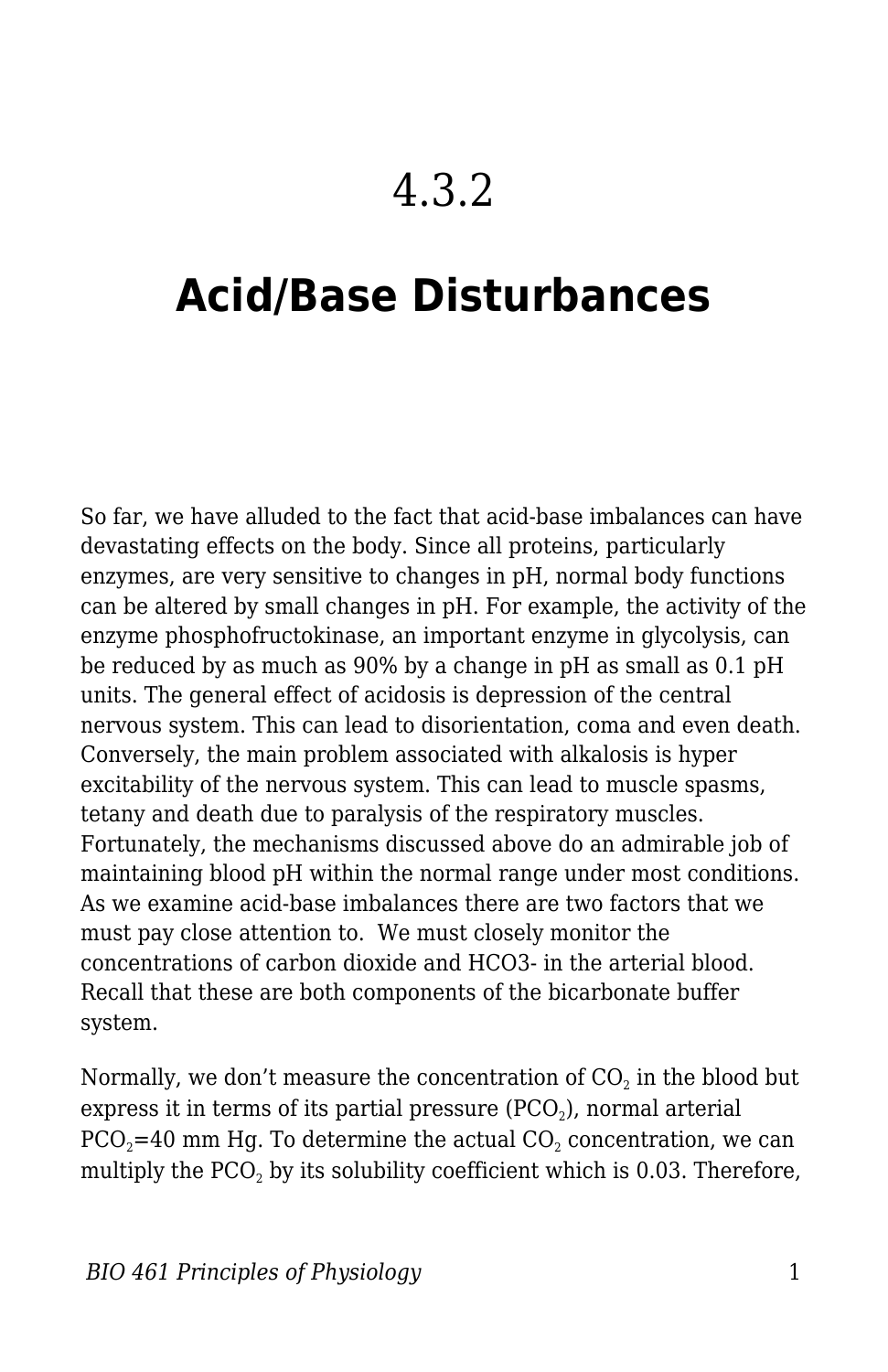the concentration of CO $_2$  in arterial blood is 1.2 mmol/Liter (40 X 0.03).

The normal concentration of  $\mathrm{HCO}_3^+$  in arterial blood is 24 mmol/liter (24 mM). It can be shown that as long as a ratio of 20:1 is maintained, then the pH will be 7.4. Based on this reasoning, if the  $\mathrm{HCO}_3^$ concentration were to decrease to 20mM due to the addition of some non-volatile acid, normal pH could be maintained if the  $CO<sub>2</sub>$ concentration decreased to 1.0.  $(20/1 = 20)$ . Even though both the  $HCO<sub>3</sub>$  and the  $CO<sub>2</sub>$  concentrations are lower than their "normal" levels, arterial pH would be maintained at 7.4.

For those curious as to why this is, we must employ the Henderson-Hasselbalch equation. This is an important equation used to define buffer systems.

pH= 6.1 + 
$$
log \frac{[HCO3^{-}]}{(.03 \times PacO_2]}
$$
  
\npH= 6.1 +  $log \frac{[24 \text{ mM}]}{(.03 \times 40 \text{ mmHg})}$  = 7.4

This is the Henderson-Hasselbalch equation. Notice the 20:1 ratio of bicarbonate to carbon dioxide.

Acid-base disturbances can be classified according to the underlying cause of the problem. If the disturbance is due to a problem with respiration, we classify the problem as either respiratory acidosis or respiratory alkalosis. Respiratory disturbances would manifest as changes in PCO $_2$ . Respiratory acidosis would be caused by anything the depressed the respiration, such as damage to the respiratory centers of the brain or, more commonly, COPD, and would result in a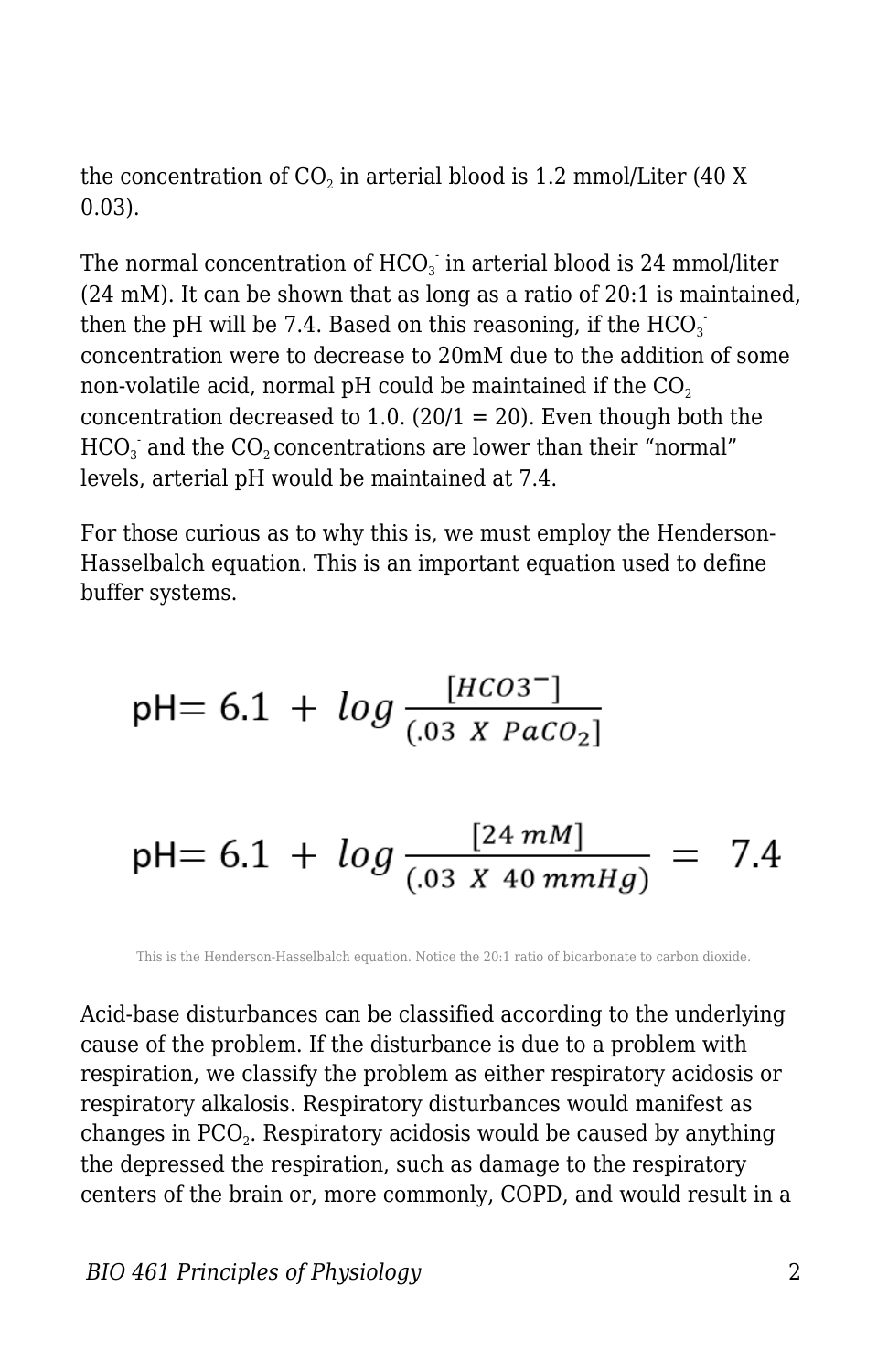$\mathrm{PCO}_2$  greater than 40. Respiratory alkalosis would be caused by any activity that causes an abnormal increase in respiration. Although less common, it can also be caused by hyperventilation associated with heightened anxiety. Clinically, respiratory alkalosis can be the result of over ventilation of a patient who is on a ventilator. Respiratory alkalosis would be manifest by a  $\mathtt{PCO}_2$  that is less than 40. Acid-base imbalances that are not due to altered respiration are classified as metabolic imbalances and are manifest by changes in  $\mathrm{HCO}_3^+$ . Metabolic acidosis can be caused by renal failure, excessive diarrhea, ingestion of acids not normally found in foods such as aspirin or methanol, or by excessive production of ketoacids (diabetic ketoacidosis) or lactic acid (circulatory shock). Metabolic acidosis would be manifest by a  $\mathrm{HCO}_3^+$  of less than 24. Metabolic alkalosis can be caused by vomiting, ingestion of alkaline drugs (sodium bicarbonate), certain diuretics or excessive secretion of aldosterone. Metabolic alkalosis would be manifest by a  $\mathrm{HCO}_3^+$  of greater than 24.

As described above, as long as the  $\mathrm{HCO}_3^+$  /  $\mathrm{PCO}_2$  ratio is 20, arterial pH will be normal. Because of this, if there is a respiratory disturbance that causes the pH to drop (respiratory acidosis,  $PCO<sub>2</sub>$ ) greater than 40), it can be compensated by an increase in the  $\text{HCO}_3^+$ . In other words, the respiratory acidosis is being compensated by a metabolic alkalosis. On the other hand, if a person is suffering from metabolic acidosis (HCO $_3^{\circ}$  less than 24) it can be compensated for by a respiratory alkalosis (PCO $_{\scriptscriptstyle 2}$  less than 40). These mechanisms attempt to allow the body to maintain pH within the safe range until the underlying problem is remedied, either by the body healing itself or by medical intervention. A visual way to see how the body trys to help itself can be seen in a small change to the Henderson-Hasselbalch equation: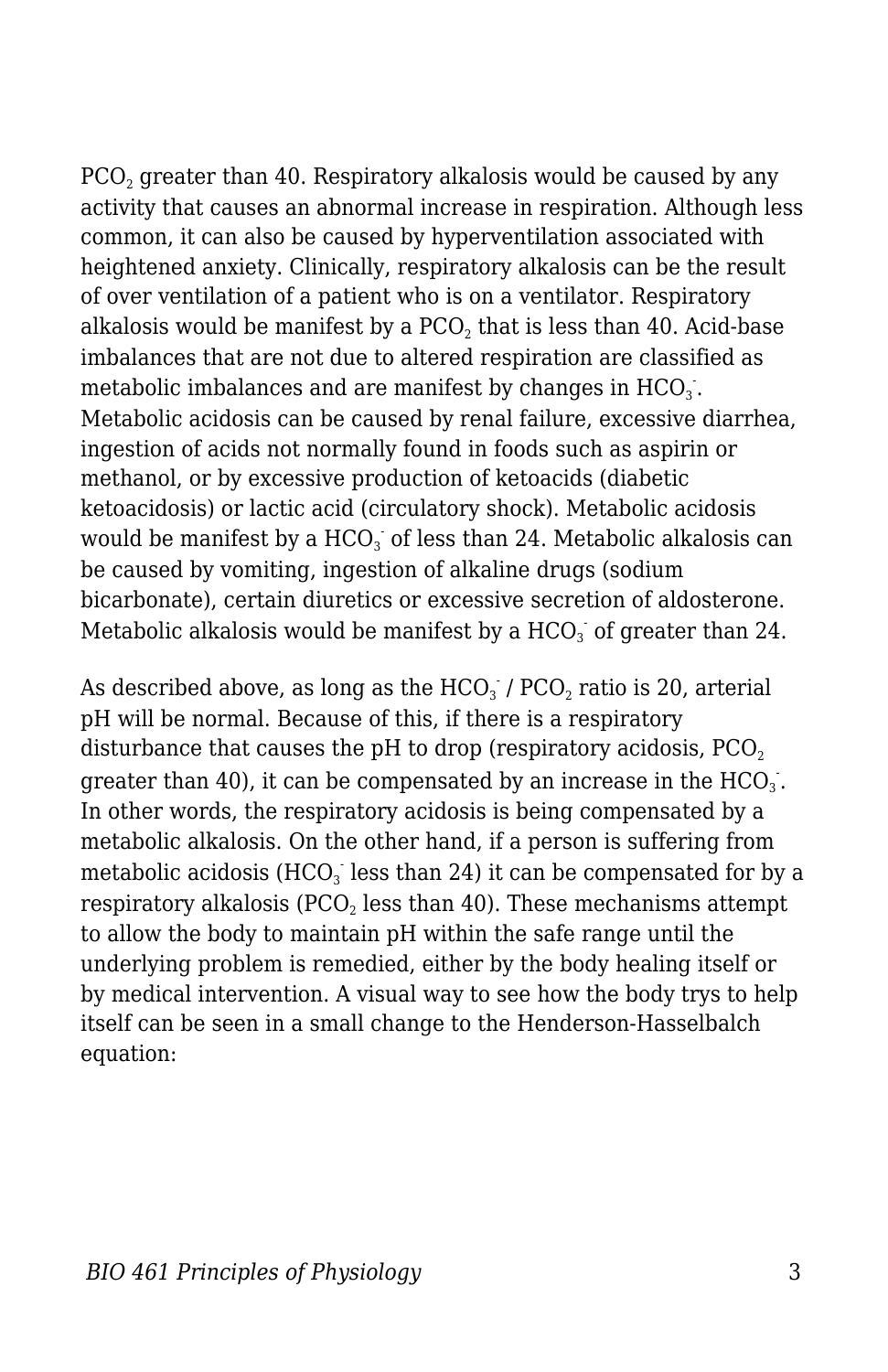# $\mathsf{pH} = 6.1 + log \frac{[Kidneys]}{[Lungs]}$

When it comes to medical intervention, it is important to treat the underlying problem and not the compensatory mechanism. If you treat the compensatory mechanism, you could kill your patient. Let's look at an example and see if we can determine what the underlying problem is so that proper treatment can be administered.

A patient presents at your clinic because she has been experiencing nausea for several days. As you perform your initial evaluation you note that her hands are shaking. She also explains that she feels lightheaded and has experienced some periods of confusion. You run some routine labs and observe the following values. Red blood cell count and hemoglobin concentrations are within the normal ranges. Differential blood cell count reveals that white blood cells are also within normal ranges. Blood tests reveal the following values:  $\text{HCO}_3$  = 35 mmol/Liter; PCO $_2$  = 47 mmHg; Arterial pH = 7.49. What is your diagnosis?

If you look at the  $\text{HCO}_3^+$  it suggests a metabolic alkalosis while the  $\mathrm{PCO}_2$  suggests a respiratory acidosis. The question is which is the underlying cause? If we look at the pH we note that it is greater than 7.45, suggesting a state of alkalosis. Your diagnosis should therefore be that the patient is suffering from a metabolic alkalosis that is being compensated by a respiratory acidosis. Your next step is to determine the cause and treat metabolic alkalosis.

Up to this point in our understanding and diagnosis of acid/base disorders we have assumed that only one primary abnormality is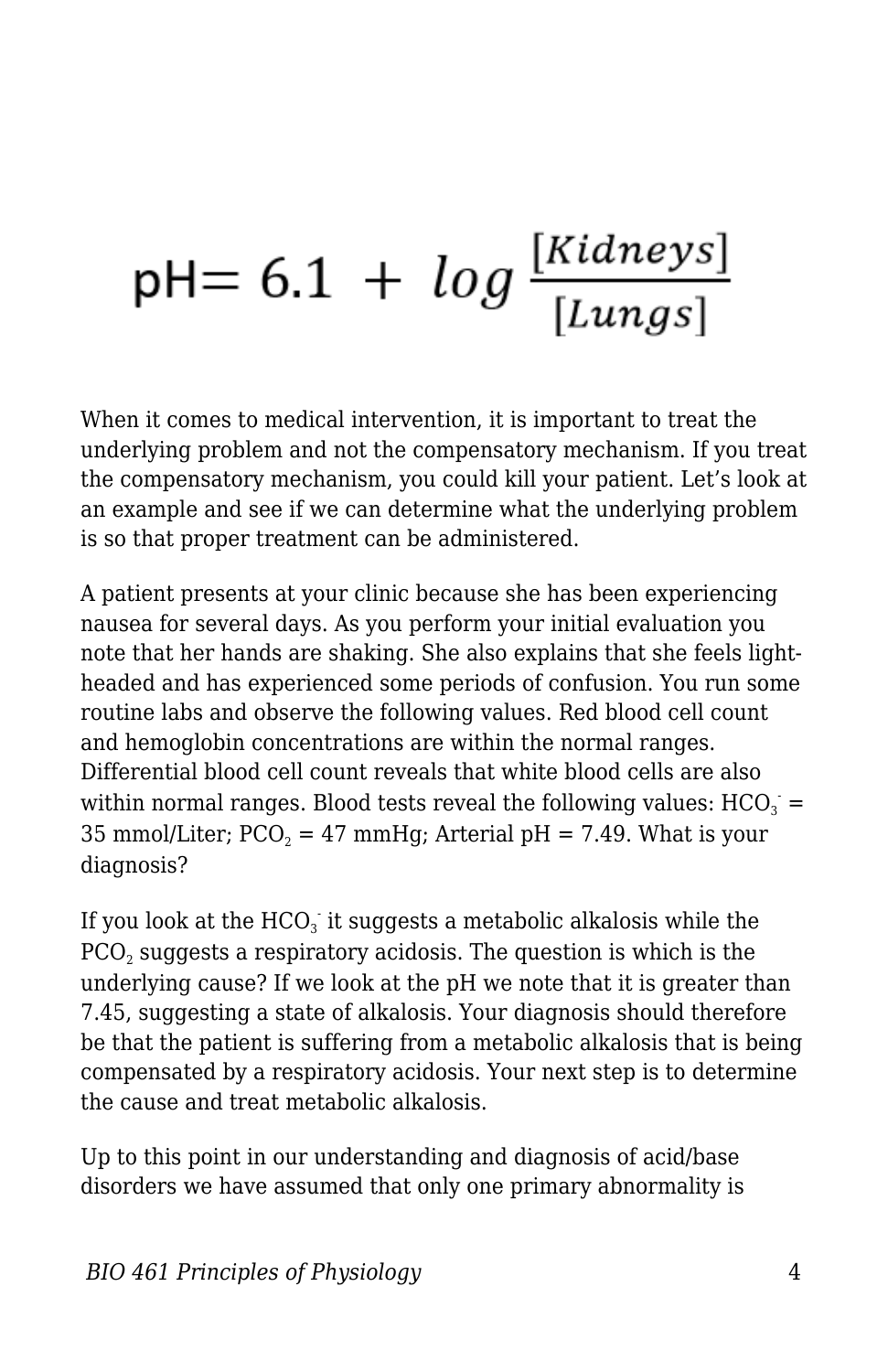present. However, in reality, patients often suffer from more than one disorder at a time. There are extensive diagrams and mathematical equations that have been developed to try and find all the possible disorders, but here we will present a much easier, yet still comprehensive approach to helping you diagnose "mixed" disorders. This practical approach was published by Richard Haber (Haber RJ: A practical approach to acid-base disorders. West J Med 1991 Aug; 155:146-151). With acid/base problems, the first approach (already explained above) is to identify the pH to determine the primary issue (and accompanying  $CO<sub>2</sub>$  and  $HCO<sub>3</sub>$  values).

To help us identify additional underlying issues we will also measure the serum electrolyte values of sodium, chloride, and  $\mathrm{HCO_3}^+$  and use them to calculate a value known as the anion gap. The anion gap is the difference between the cations and anions in blood plasma.

## Anion Gap =  $\text{Na}^+$  - (Cl + HCO<sub>3</sub>)

The magnitude of the difference (gap), as will be explained, helps us to determine the cause of metabolic acidosis. The body goes to great lengths to ensure electrical neutrality, that is, the total number of cations has to be equal to the total number of anions. In the body, ions are not created equal, in fact there are four ions that outnumber the rest, they are: Na+, K+, Cl- and  $HCO<sub>3</sub>$ . Within blood plasma, Na+ is by far the most abundant of all cations and so it is used solely to determine the cation amount. Anions are not so easily distinguished, even if we include Cl- and  $\text{HCO}_3^+$  in our calculations, we still don't have enough negative charges to balance Na+. Thus, the anion gap is a number that represents the "unmeasured" anions that are needed to balance out the Na+. This is why the value is called the anion gap. In normal individuals, the cations that are measured still outnumber the measured anions (even including Cl- and  $\mathrm{HCO}_3^+$  and other anions) so that gap is positive. Since we know that the body has to be electrically neutral, we deduce that the anion gap represents the unmeasured anions.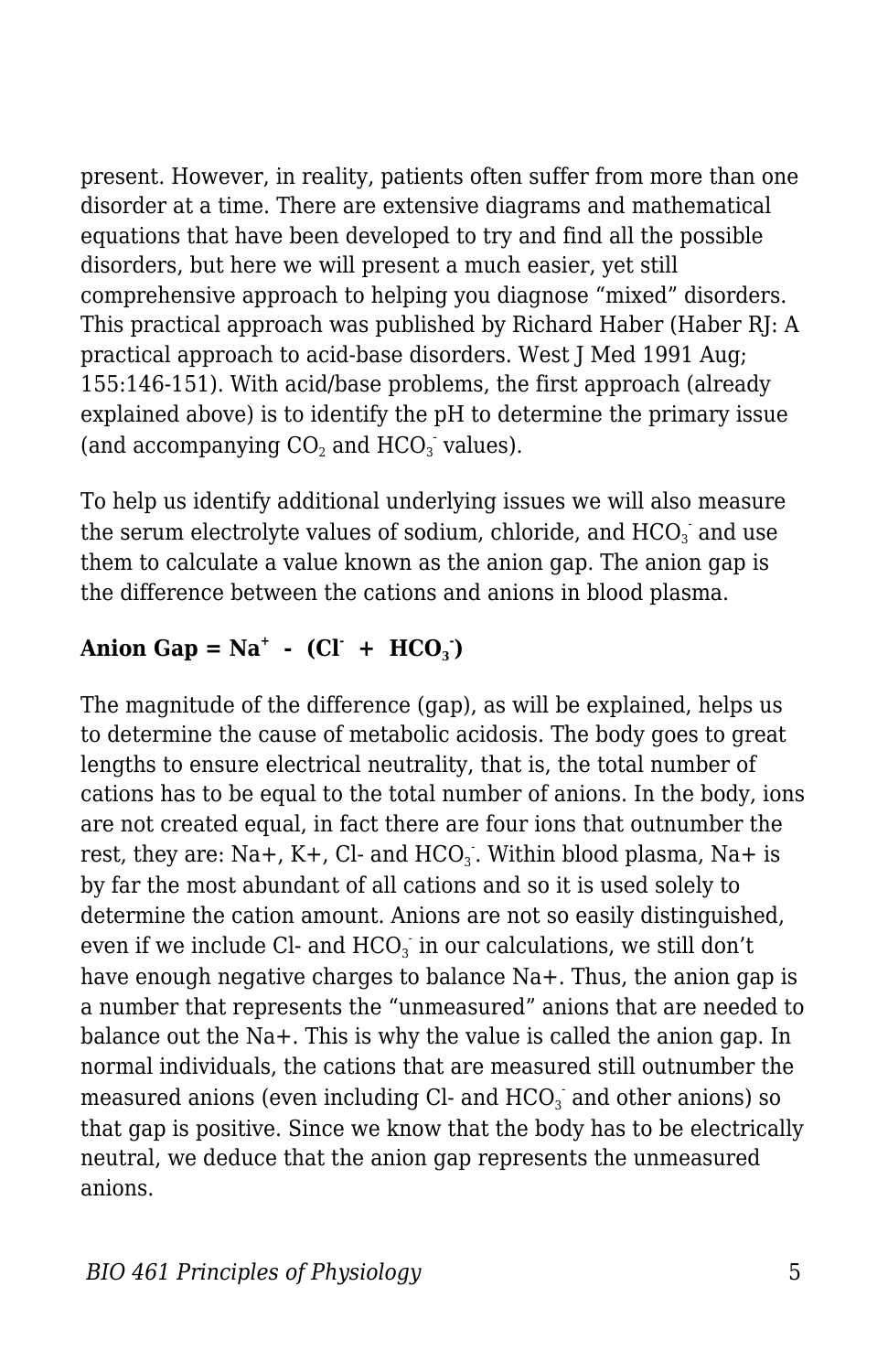

The current acceptable normal anion gap is around 12 mEq/L. The anion gap is classified as large, normal or low. Since the anion gap is affected by an increase in the unmeasured anions, a large anion gap will indicate acidosis. For example, in diabetes type I, patients can produce large volumes of ketoacids which then bind to and convert bicarbonate ions to form  $\mathrm{CO}_2.$  Since the bicarbonate is decreased, the anion gap is increased.

Low anion gaps can be caused by hypoalbuminemia (low levels of albumin). Albumin is negatively charged and thus acts as a major "unmeasured" anion. However, if albumin levels drop, anions like Clmust increase to maintain electrical neutrality. Since Cl- is a "measured" anion, the gap will decrease.

### **Acid-Base and potassium**

Potassium (K+) homeostasis is of vital importance, but mostly extracellular K+. Since about 98% of potassium resides intracellularly, adding or subtracting K+ from intracellular stores is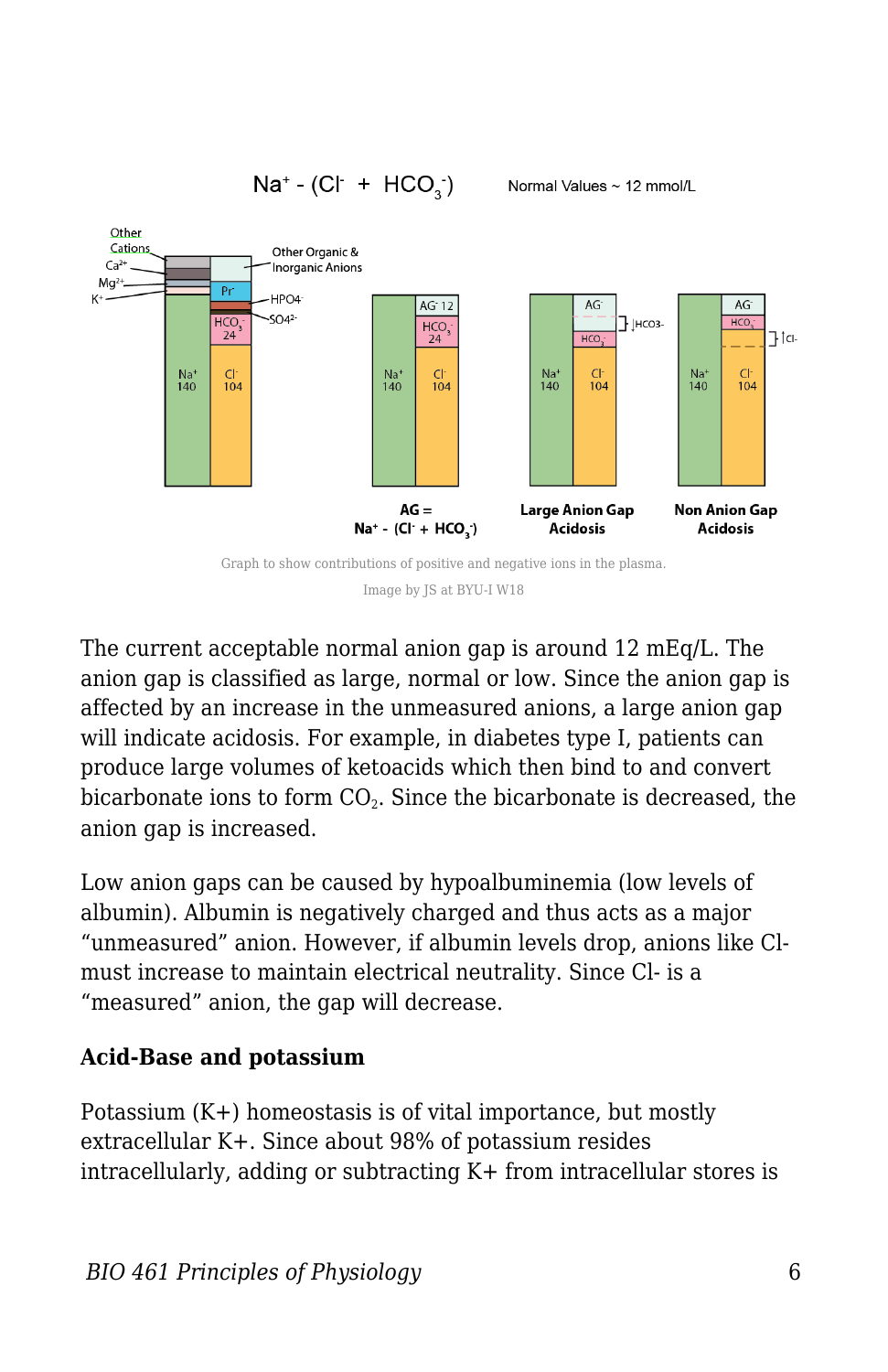hardly noticeable. In contrast, altering extracellular K+ concentrations, because the amounts are so small to begin with, results in major changes, especially regarding membrane potentials. This creates an interesting conundrum because normal daily loads of dietary K+ being absorbed from the intestine into the extracellular spaces should be lethal. To prevent this, the body deals with increasing extracellular loads of K+ in two ways; by immediately shifting K+ intracellularly and by excreting K+ by the kidneys (visited in the kidney section). Under normal physiological conditions, these two systems handle K+ very effectively, but under nonphysiologically conditions, especially those dealing with alterations in pH, K+ homeostasis is greatly affected.

Why is K+ homeostasis tied to pH? In brief, the buffering mechanisms for K+ and H+ into or out of the cell seem to be linked together. For example, to buffer the effect of hyperkalemia, cells (mainly skeletal muscle cells) take in K+ to help maintain extracellular concentrations. In doing so, extracellular H+ ion concentrations increase, inducing a state of acidosis. Thus, hyperkalemia is associated with acidosis. Vice versa, in metabolic acidosis, excess hydrogen ions are buffered by cells, but in doing so extracellular potassium ions increase, causing hyperkalemia. The opposite is true for states of hypokalemia and alkalosis. Unfortunately, this "exchange" effect for H+ and K+ is not as easy as a single transport protein (ie., H+/K+ exchanger), instead, it is the effect of at least four indirect exchange mechanisms.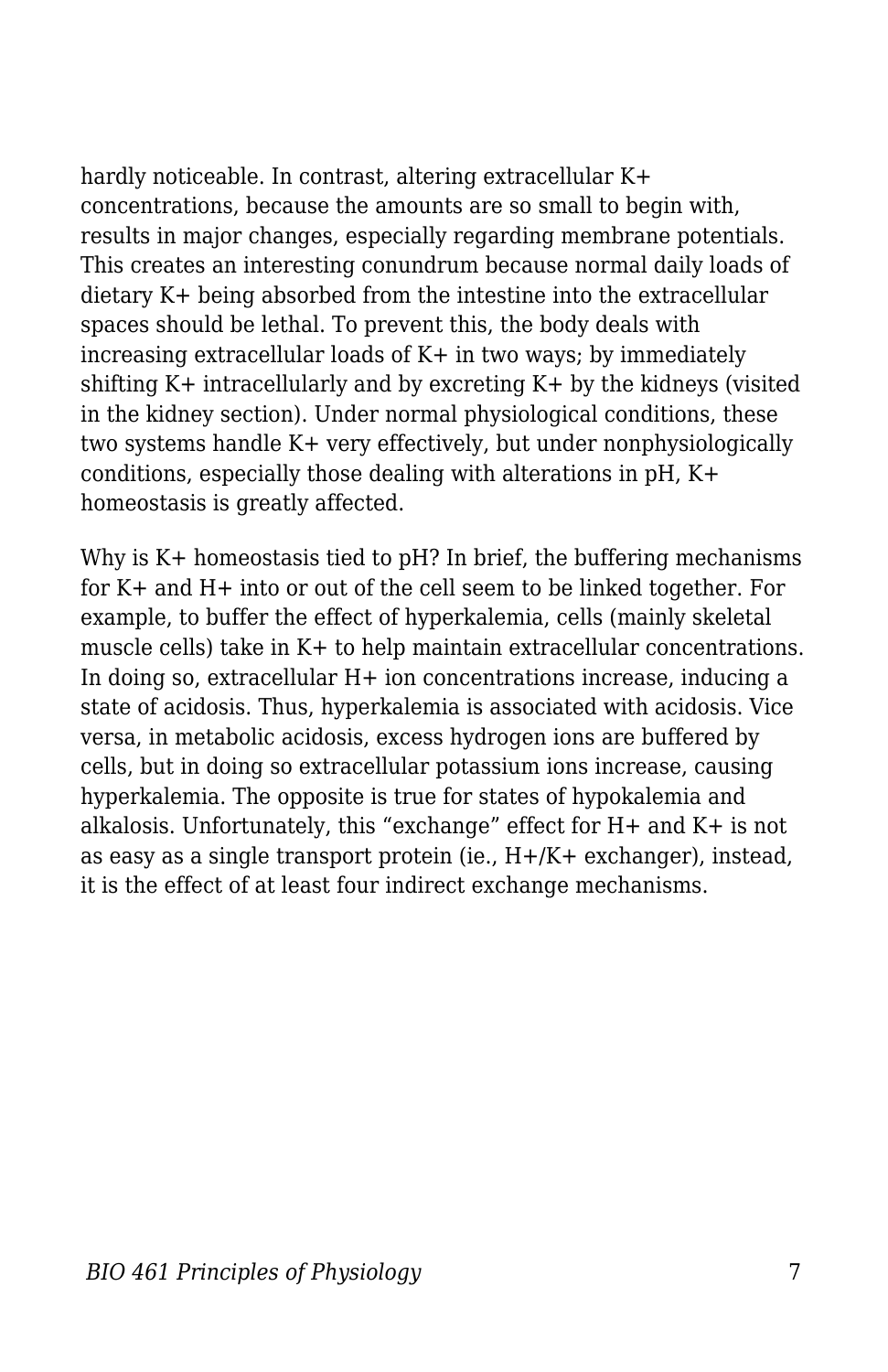

**Na+/H+ Antiporter** 

1. **Na+/H+ antiporter**. The Na+/H+ antiporter is the predominant transporter in skeletal muscle to help regulate pH. The transporter brings in Na+ and takes out H+ and then the Na+ that enters is extruded by the Na+/K+ ATPase pump. This pump is crucial in helping to maintain intracellular pH during muscle contraction, however, during acidemia (extracellular acidosis), the increased extracellular concentration of H+ ions will slow down (most likely due to acidic effect on the protein pump) the Na+/H+ exchanger, causing slight decreases in intracellular Na+ and slight increases in intracellular H+. The Na+/K+ ATPase pump will also be affected, experienced a reduced activity, thereby increasing extracellular K+ (hyperkalemia in response to acidosis).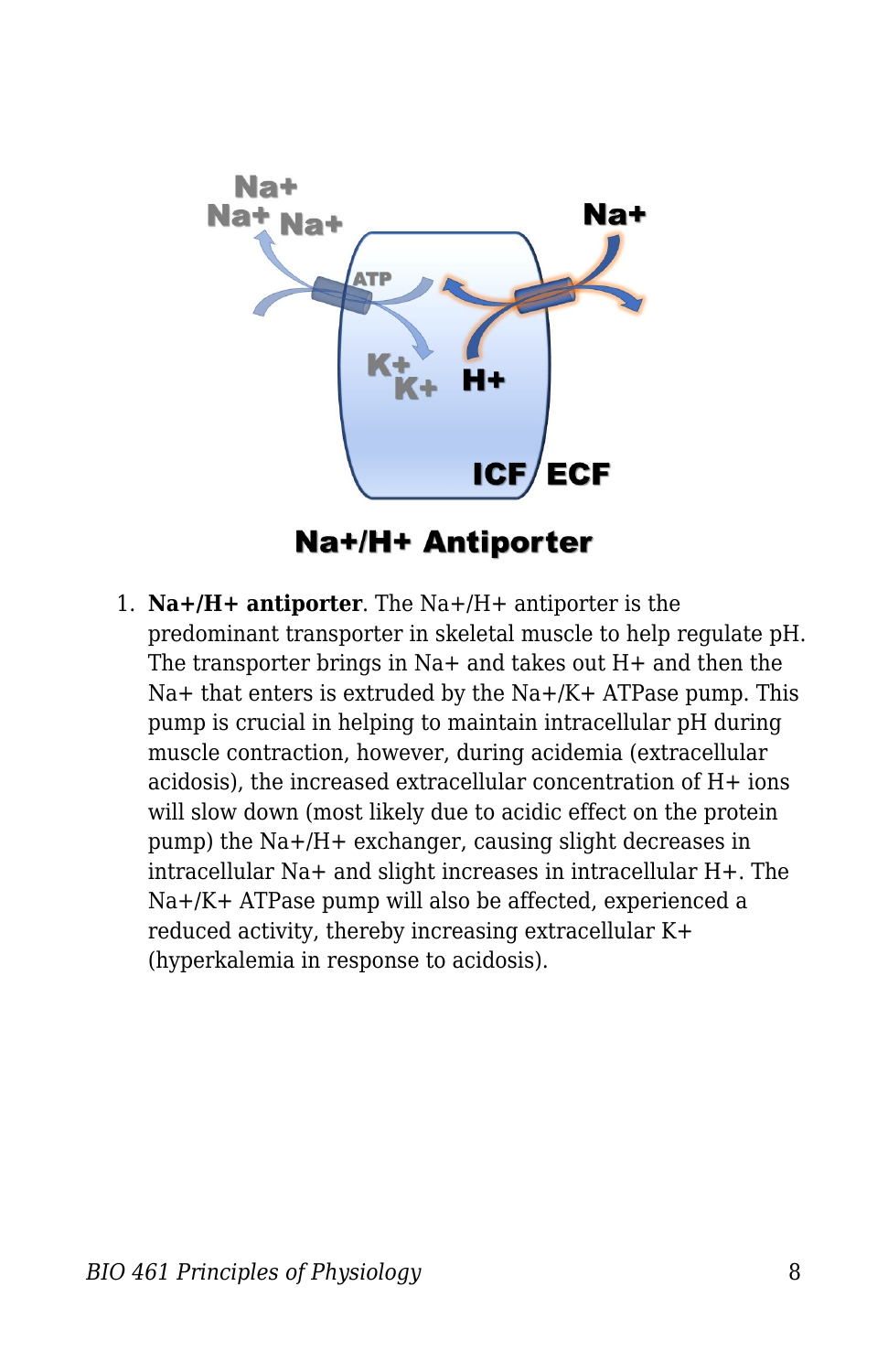

**Na+/HCO3- Cotransport** 

2. **Na+/HC03- cotransport**. The Na+/HCO3- cotransporter works by bringing Na+ in as well as HCO3-. Thus, during conditions of acidosis, or low HCO3-, the cotransport of Na+ and HCO3- will be reduced, slightly decreasing the intracellular Na+, reducing the activity of the Na+/K+ ATPase pump, and increasing extracellular K+ (hyperkalemia in response to acidosis).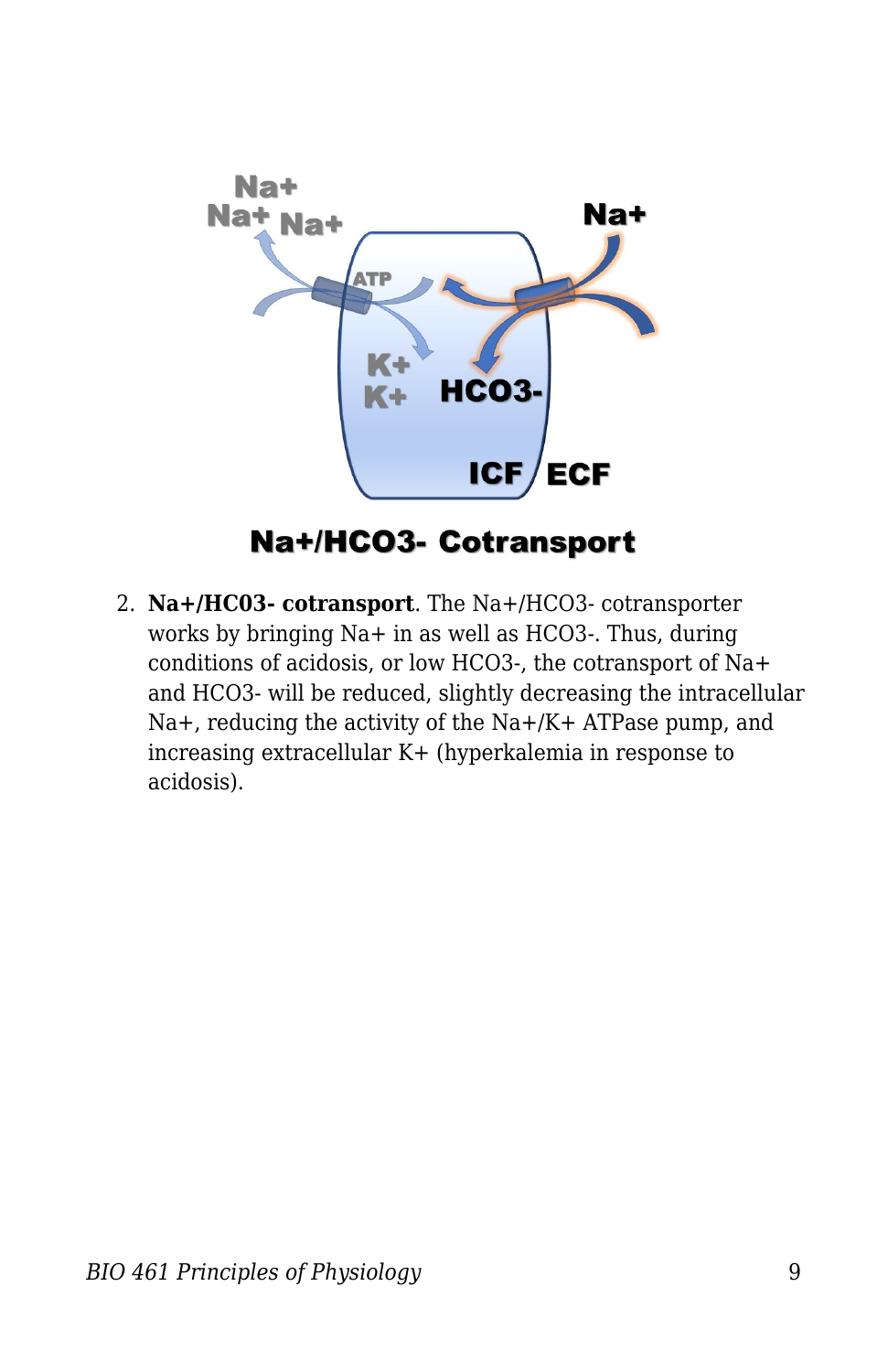

- 3. **Cl-/HCO3- antiporter and K+/Cl- cotransporter**. The Cl- /HCO3- antiporter works by pumping HCO3- out and Cl- in and the K+/Cl- cotransport by pumping Cl- out and K+ out. Thus, during acidosis, the low extracellular HCO3- would drive the movement of HCO3- out, and Cl- in, which in turn would drive Cl- back out with K+ (hyperkalemia in response to acidosis).
- 4. **Intracellular anion competition**. In response to acidosis, the increase of H+ movement into the cell binds to non-diffusible anions, competing for binding with K+, and thereby increasing the intracellular gradient for free (unbound) K+ to diffuse out of the cell (hyperkalemia in response to acidosis).

These transporters and conditions can also work opposite in cases of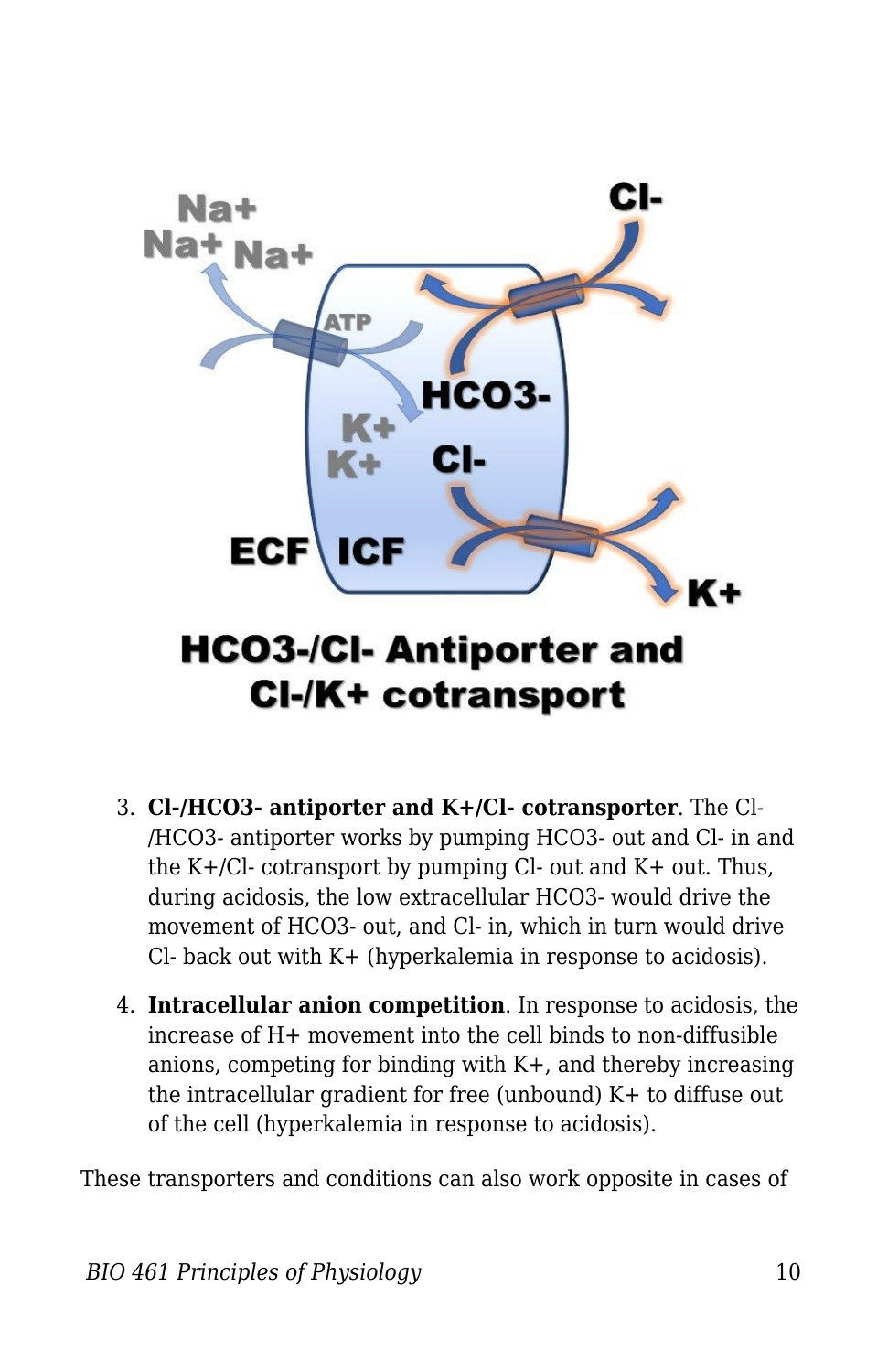hypokalemic induced alkalosis. In brief, alkalosis would stimulate the Na+/H+ co-transporter and the Na+/K+ ATPase pump, increase the Na+/HCO3- co-transporter and the Na+/K+ ATPase pump, decrease Cl-/HCO3- exchange and the K+/Cl- exchange, and reduce competitive binding (Hypokalemia that results in alkalosis).

Understanding these transporters can help explain how hormones can have dramatic effects on acid-base balance. For example, excess **Aldosterone** can induce a state of alkalosis because of the effects on the Na/K ATPase pump. Since 3 Na+ ions are exchanged for 2 K+ ions, increasing pump activity will increase intracellular K+ concentrations, which can then induce a hypokalemic state. In response, cells will begin to release the K+ to the extracellular space, but in doing so will use the mechanism explained to shift H+ out of the extracellular to the intracellular space, thereby inducing alkalosis. **Insulin** also increases the activity of the Na+/K+ pump but usually does not induce hypokalemia because insulin release follows meals when the K+ load is already beginning to increase. The importance of this role for insulin is seen in type I diabetics (lack insulin) who can become severely hyperkalemic following a meal if their insulin is not injected properly.

**Epinephrine/norepinephrine** may contribute to hypokalemia and subsequent alkalosis as they also stimulate the Na/K ATPase pump, through interactions with autonomic receptors.

Not all types of metabolic acidosis are associated with hyperkalemia. In the case of lactic or ketoacidosis, the conjugate base (anion) can move into the cell, making a smaller driving force for K+ to exit, although some mild forms of hyperkalemia in ketoacidosis will still be observed, mainly due to the lack of insulin. Still, for some general rules, consider this table of K+ interactions.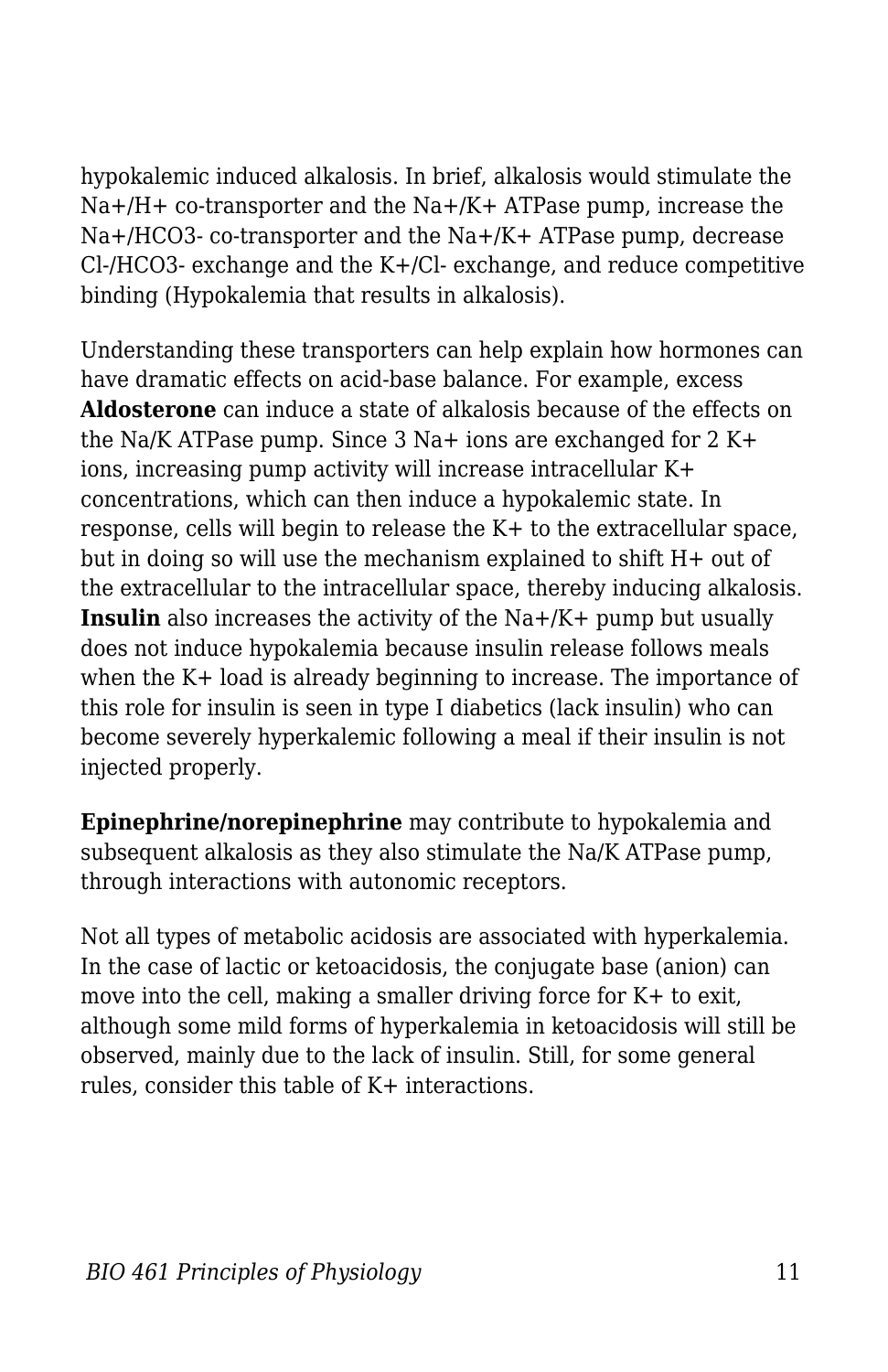| <b>Metabolic Acidosis</b>   | $\uparrow$ K+        |
|-----------------------------|----------------------|
| Metabolic Alkalosis         | $\downarrow$ K+      |
| Respiratory Alkalosis       | $\leftrightarrow$ K+ |
| <b>Respiratory Acidosis</b> | $\leftrightarrow$ K+ |

Both respiratory alkalosis and acidosis induce small or even no changes in K+, perhaps because the respiratory system doesn't deal directly with HCO3-, but the mechanisms as to why the change is so subtle is not yet understood.

#### **Acid-Base and The Nervous system**

In terms of the nervous system, acidosis is often (but not always) associated with **hypo**-excitability and alkalosis with **hyper**-excitability (always). This is due to the effect of protons on albumin and calcium homeostasis. Recall that the voltage-gated Na+ channel conformation is highly dependent on extracellular calcium (hyper or hypocalcemia). In hypercalcemia the voltage mechanism is inhibited so that the channel doesn't respond well (hypo-excitable), whereas in hypocalcemic states, the channel becomes over sensitive (hyperexcitable). Finally, extracellular calcium concentrations are highly dependent upon how much calcium is bound to albumin. Thus, in acidosis, the increased proton concentration will compete with the binding of calcium on albumin. This competition will result in an increase binding of H+ ions and subsequent decrease binding in Ca++ ions thereby inducing a state of hypercalcemia and **hypo**excitability. However, if the acidosis is associated with hyperkalemia, the increased K+ concentrations will alter membrane potentials, thereby inducing **hyper**-excitable states. This is why acidosis can be observed to be associated with **hyper** and **hypo**-excitable states. In contrast, the lack of H+ ions will cause albumin to "soak" up, or bind more calcium ions, inducing a state of hypocalcemia and a hyperexcitable state.